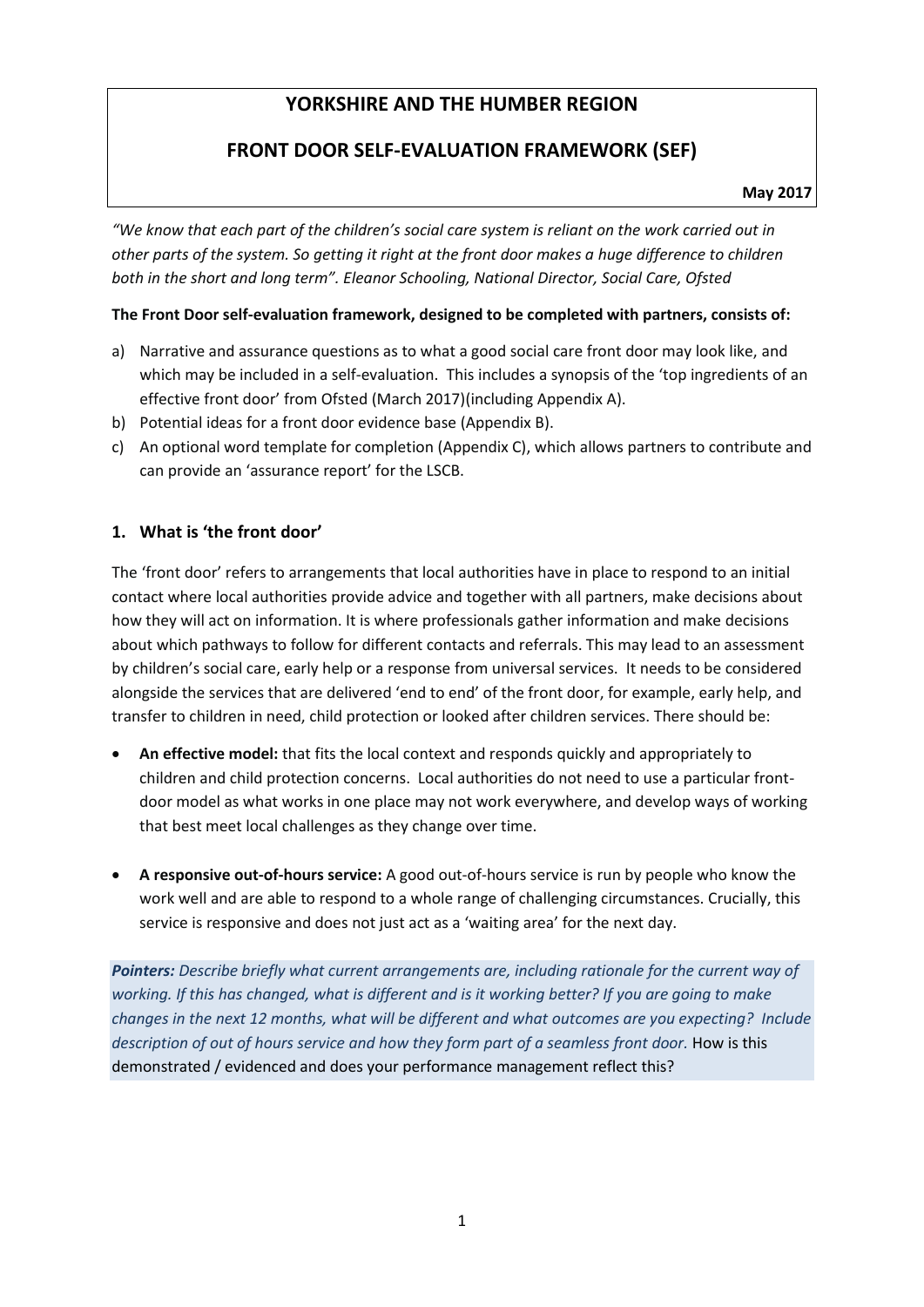#### **2. Thresholds and Policies**

- **Advice:** Good-quality advice at the front door should also be available to individual members of the public and service users, including young people directly.
- **Using early help appropriately:** Criteria, processes and experiences of children and families who do not meet the criteria for social care but that are 'stepped down' to early help are clear, understood, consistently applied and well co-ordinated. Professionals working at the front door are aware of what help is available locally and in their communities and can signpost families.

*"The best front doors are about getting families the right help and support quickly, rather than functioning as a 'gatekeeper' of services."* Eleanor Schooling

*Pointers: Refer to any strategies, policies and procedures in place and whether they are effective this may relate to Neglect, CSE, Missing, Radicalisation, Gangs, Toxic Trio as well as following Working Together and local procedures.*

*Is the thresholds document and other key policies and procedures up to date? Take a view on whether it is clear, consistent, effective, as well as training and monitoring with referring agencies. Are there any specific organisation who are referring inappropriately (i.e. high percentage NFA) and if so, what have you done to improve this?*

*Is transfer to other services including early help effective and visibility of the child's journey – safely and effectively 'passing the baton' between levels of need. What is the relationship with early help services? Are cases being transferred up to main social work teams quickly and effectively?*

#### **3. Effectiveness of Partnerships**

- **Close working with partners:** Close working with health and other partners needs to be embedded and routine, there is appropriate attendance and engagement at all parts of the front door, especially strategy discussions, where non-engagement severely affects the quality of the discussion and identifying risk, the information that is shared and the decisions that are made.
- **Value and fully utilise the range of professional disciplines and expertise:** Understand the range of expertise and perspectives that different professionals bring – including specialist knowledge in critical areas such as domestic abuse, disability, mental health. The lived experiences of children and their families, assessment of their needs and solutions are better understood from an integrated perspective.
- **Sharing information:** There has to be clarity and confidence about what information can and should be shared about children, families and incidents, which is captured and analysed so that risks are properly understood and the right decisions can be made. Every effort should be made to ensure that collating this evidence is as efficient, quick and as easy as possible to allow staff to focus on their work rather than duplicating paperwork or 'feeding' systems.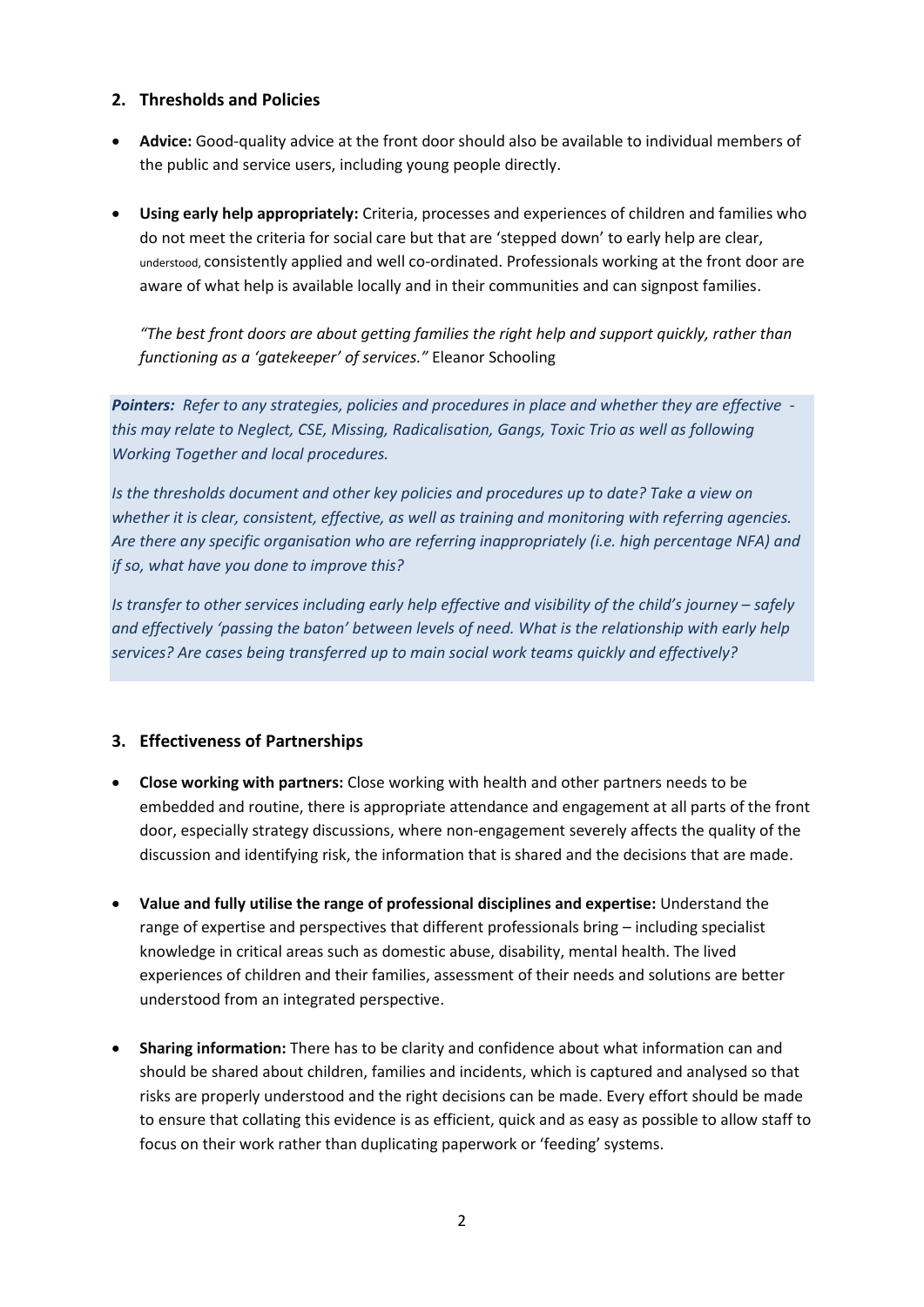#### *Pointers: What are the arrangements for working together on:*

*a) strategic basis? Is the LSCB effective in testing assurance, tackling issues (such as nonengagement), delivering training and providing effective promotional/preventative messages/campaigns?* 

*b) operational case basis? Is the right information being shared appropriately and securely between professionals in a timely manner? Are case management systems used effectively? Are professionals and specialist knowledge contributing to assessments, strategy discussions etc. so that the risks to children and their needs are assessed effectively and responded to appropriately? Is there a childcentred approach from all professionals? How do professionals challenge each other as well as parents/carers appropriately to ensure good practice?*

#### **4. Keeping every child and their experiences at the centre**

- Children and their families feel that their **views have been heard and understood and acted upon where appropriate**. This leads to improvements in the help and support that they receive.
- **A culture that places the welfare of the child at the centre.** Not only should there be evidence of children being seen, and seen alone in assessments, but clear identification and understanding of experiences, views and wishes of children and young people, such as what is daily life like for this child? What is the response that will most meet this child's needs?
- **Contextualising family strengths and risk:** Historical factors as well as events and incidents about children and families have to be taken into account and fully analysed to understand families' strengths and risks and ability to build resilience wherever it is appropriate. Professionals should seek to understand the context in which children are living and the strengths of the family and their protective factors, as well as the risks children might be facing. Use and results of screening tools for specific risk such as CSE and missing, both in individual cases and evaluation across the service to assess emerging patterns and trends, and focus disruption activity, training and therapeutic services.

*Pointers: summarise from qualitative evidence what, and how effective, are any tools or methods to engage and collaborate with children and young people (e.g. restorative approaches, signs of safety, motivational interviewing etc.). There should be evidence on progress that children are making / have made. Is there evidence that all hard to reach groups and children or families in specific circumstances are able to a) access and b) receive a service that takes into account their situation and individual needs, including the extent to which there is respect for diversity and sensitivity to age, race, culture, religion, gender, sexual orientation and disability? This may also include, refugee and asylum seekers, EAL, traveller and Gypsy Roma families, private fostering, young carers. Are signs of specific risks to individual children recognised and appropriately responded to? Is risk being managed appropriately, including by universal/service below the threshold for social care?* 

#### **5. Quality of practice**

Some performance measures, such as proportion of assessments to timescale or low re-referral rates can give a falsely positive picture and understanding the quality of work undertaken, and its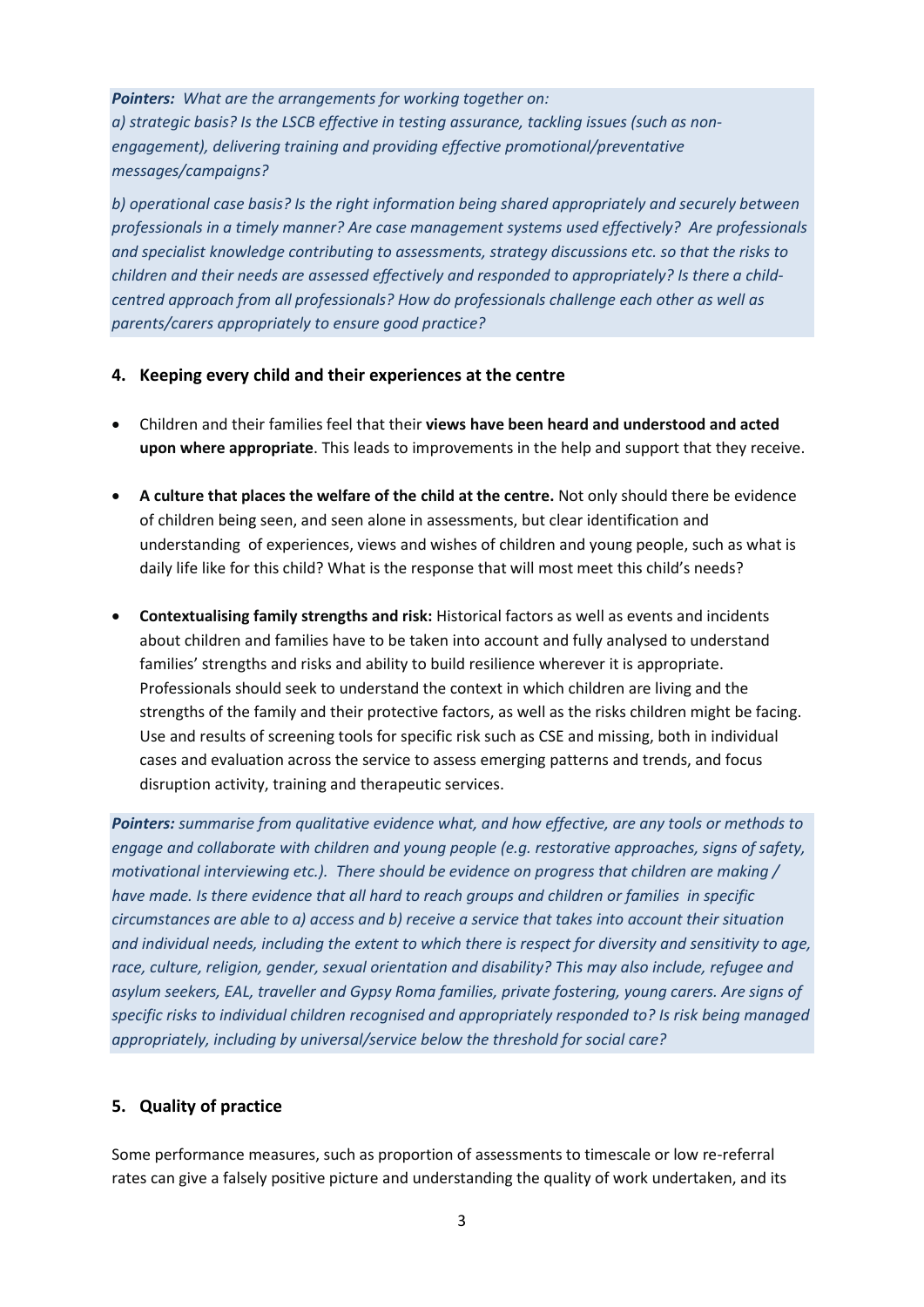effectiveness is paramount. This is underpinned by understanding what good practice looks like, for example via practice standards and effective management oversight are ways to ensure high quality of practice. Good case recording is an essential part of good quality practice.

*Pointers: What is the quality of referrals received and timeliness of processing? Is the quality of work at the front door evidenced? Is it clear what standards are consistently expected? Are evidence-based approaches, tools and services that reduce risks and meet their needs implemented, used and evaluated to secure the best outcomes?*

*Is there a range of quality assurance activity such as audits, supervision, and learning disseminated from these? Is there consistent management oversight? How is poor practice acted upon and good practice shared?*

#### **6. Resources: Workforce**

*'The environment in which we work can help or hinder us to do the best job we can do'. Eleanor Schooling*

*Pointers: Is there high usage of agency staff? Are appraisals and supervision frequent and effective? Is there a culture of continual learning, support and challenge for social workers and other professionals? Are there manageable caseloads? Is the workforce stable and knowledgeable? How do you balance a mix of experience and a fresh view so that your front door workforce do not become desensitised to the seriousness of risks?*

## **7. Good leadership and decision making**

Leaders have roles to play in ensuring their resources (workforce, budgets and working environment) support an effective front door operation, but also that thresholds are applied consistently; all work is quality assured to maintain high standards over time through robust management oversight; management of workflow is effective with no blockages; and effective relationships and integrated working by partners.

Managers, as staff, need to be well-supported, confident and knowledgeable, able to monitor the work, manage performance and take action.

*Pointers: Is there challenge in the system and how effectively do leaders challenge and support practitioners, and promote continuous improvement? Is the LSCB effective in testing assurance, tackling issues, delivering training and promotional/preventative messages? Do we balance local ways of working with national consistency? How do we say how we meet legislation, learn from others/good practice/share good/innovative practice ourselves.*

#### **8. Outcomes**

#### **a) For the child and family – did we make a difference**

Focus on 'what difference did you make' and ensure that you are clear what outcomes you expect for children, young people and their families, and what you have achieved. These will be short term outcomes (such as the next year) but also what effect achievement of making an impact will have on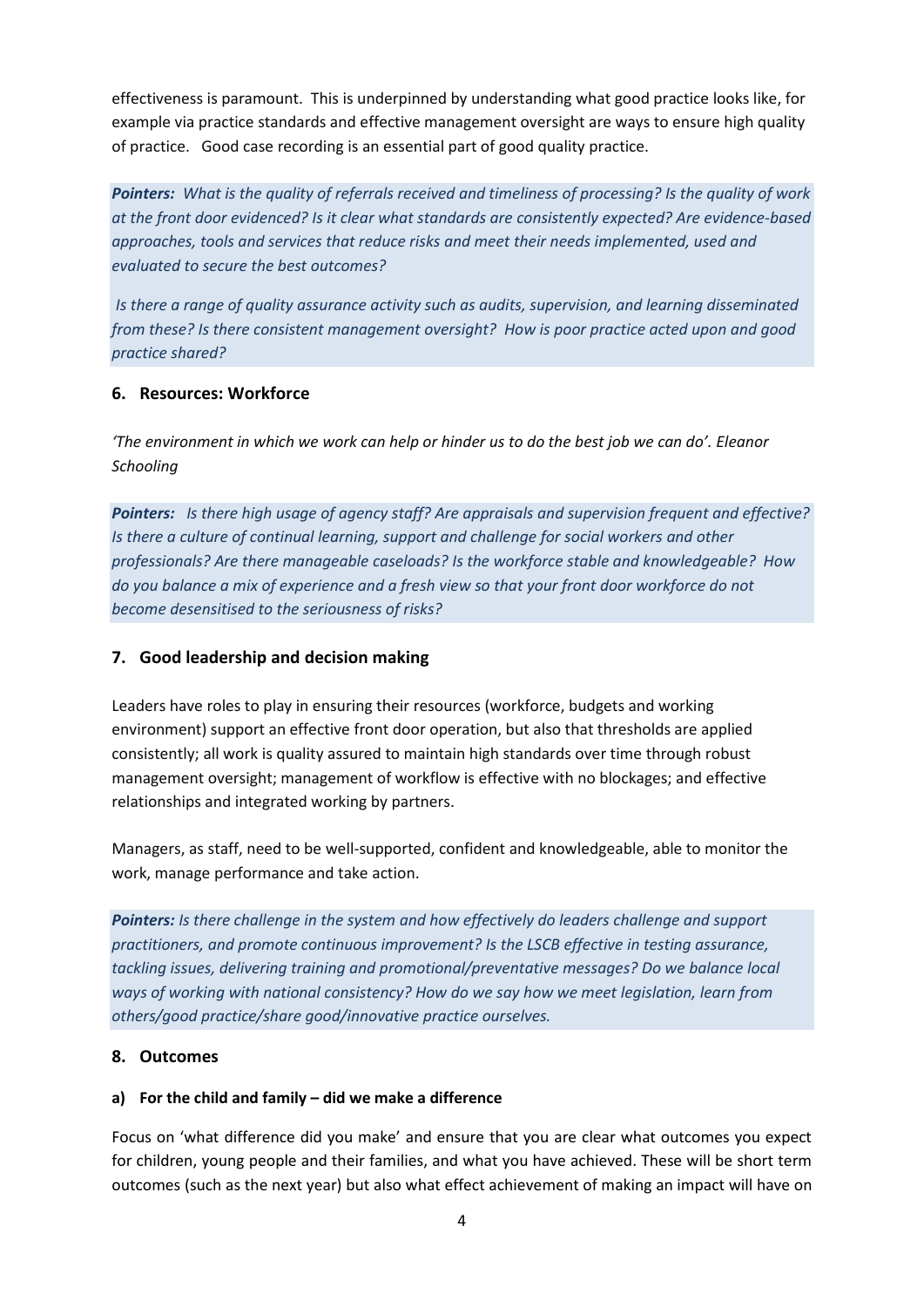the long term outcomes in terms of improvements later in people's lives. Measuring outcomes for the child and family at the front door can be challenging, as it is often a transactional relationship prior to moving the case to another team to undertake the support and improve outcomes. The child's voice is therefore important as part of the evidence base.

## **b) For the service – is the service deemed to be 'good' or better?**

Outcomes for the service will include performance measures and evidence about how well services are being delivered. They are likely to relate to use of resources (workforce and finance) and measures of effectiveness such as timeliness, quality and quantity.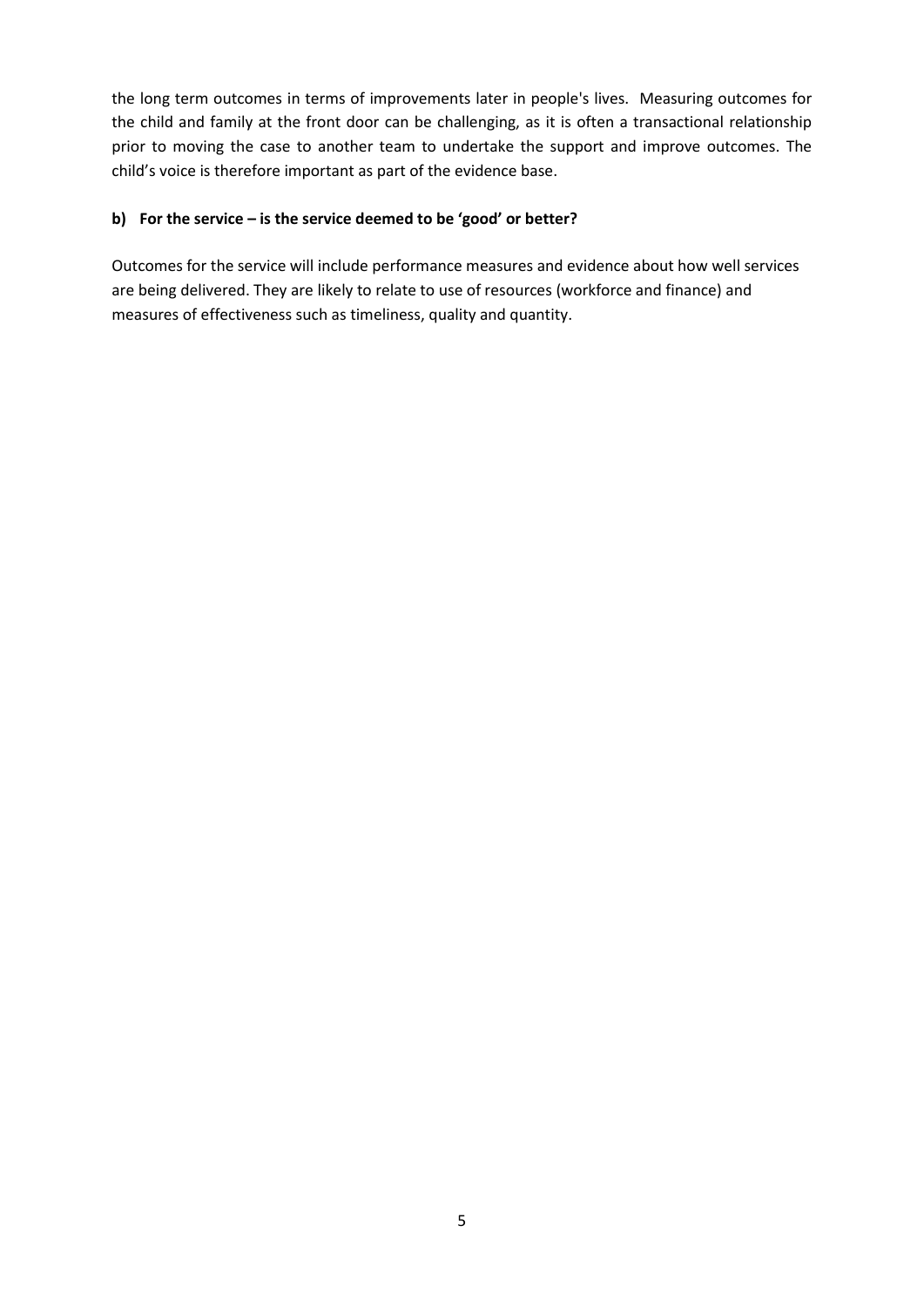## **APPENDIX A: ELEMENTS OF A GOOD SELF-EVALUATION - CHECKLIST**

# **Elements of a good evaluation, links to guidance defining good service provision and further information**

There are four key assurance questions on which self-evaluation of the evidence should be based:

- What do you know about children and young people and communities in our area, including needs, ability, culture, gender, age, and children living in specific circumstances?
- How well are you serving them, how, and what are the outcomes for them?
- What areas do you need to do better, what are your goals, how are you going to do this?
- What are the risks and emerging issues that may prevent you reaching these goals?

The following sources (as at April 2017) and latest research evidence have been used, and will provide LAs with more detail about what good services and outcomes for children and young people look like. However, this list is not exhaustive as there are many other sources, with new information becoming available all the time to help LAs understand best practice.

- [Ofsted's single inspection framework for inspecting local authority children's services](https://www.gov.uk/government/publications/inspecting-local-authority-childrens-services-framework)
- [Joint inspections of arrangements and services for children in need of help and protection](https://www.gov.uk/government/uploads/system/uploads/attachment_data/file/494681/Joint_targeted_area_inspections_inspection_framework_and_guidance.doc)
- [Ofsted school improvement inspection framework](https://www.gov.uk/government/uploads/system/uploads/attachment_data/file/462244/Framework_for_the_inspection_of_local_authority_arrangements_for_supporting_school_improvement.pdf)
- [Joint inspections of child sexual exploitation and missing children: February to August 2016](https://www.gov.uk/government/publications/joint-inspections-of-child-sexual-exploitation-and-missing-children-february-to-august-2016)
- [Ofsted common weaknesses in LAs judged inadequate](https://www.gov.uk/government/publications/local-authority-childrens-services-judged-inadequate-examples-of-common-weaknesses)
- [Consultation and response to new Ofsted ILAC inspections](https://www.gov.uk/government/uploads/system/uploads/attachment_data/file/593445/Future_of_social_care_inspection_-_consultation_outcomes_REPORT.pdf)
- [Eleanor Schooling monthly commentary 28](https://www.gov.uk/government/speeches/social-care-monthly-commentary-march-2017)<sup>th</sup> March 2017
- Summary of Ofsted SIF inspections (ADCS website), where LAs can select specific good or [outstanding LAs for judgements to view best practice.](http://adcs.org.uk/inspection/article/sif-outcomes-summary)
- Links to good inspection reports in relation to specific aspects.
- Working Together 2015

## **Other evidence**

A range of evidence to support self-evaluation and performance management is essential, from hard statistics about activity and outcomes to a range of more qualitative evidence. The type of selfevaluation that is required in the future is more likely to focus on quality of practice, and provide assurance of how well the LA undertakes routine activity to assess, plan and improve throughout the year, based on a wide range of evidence. This may include:

- Views and experiences of the users of the service, children, young people and their families – including those who do not access services
- Evidence on short-term outcomes and also long-term for service users (life skills, into adulthood, social return on investment)
- Understanding of performance against other authorities and what good looks like
- Locally collected information about services provided in terms of activity, quality, outcomes
- National research and nationally identified good practice models
- Compliance against government policy and legislation
- Your own and peer evaluations of your services
- Views of your communities, professional colleagues, partners and Members
- Other quality assurance activity.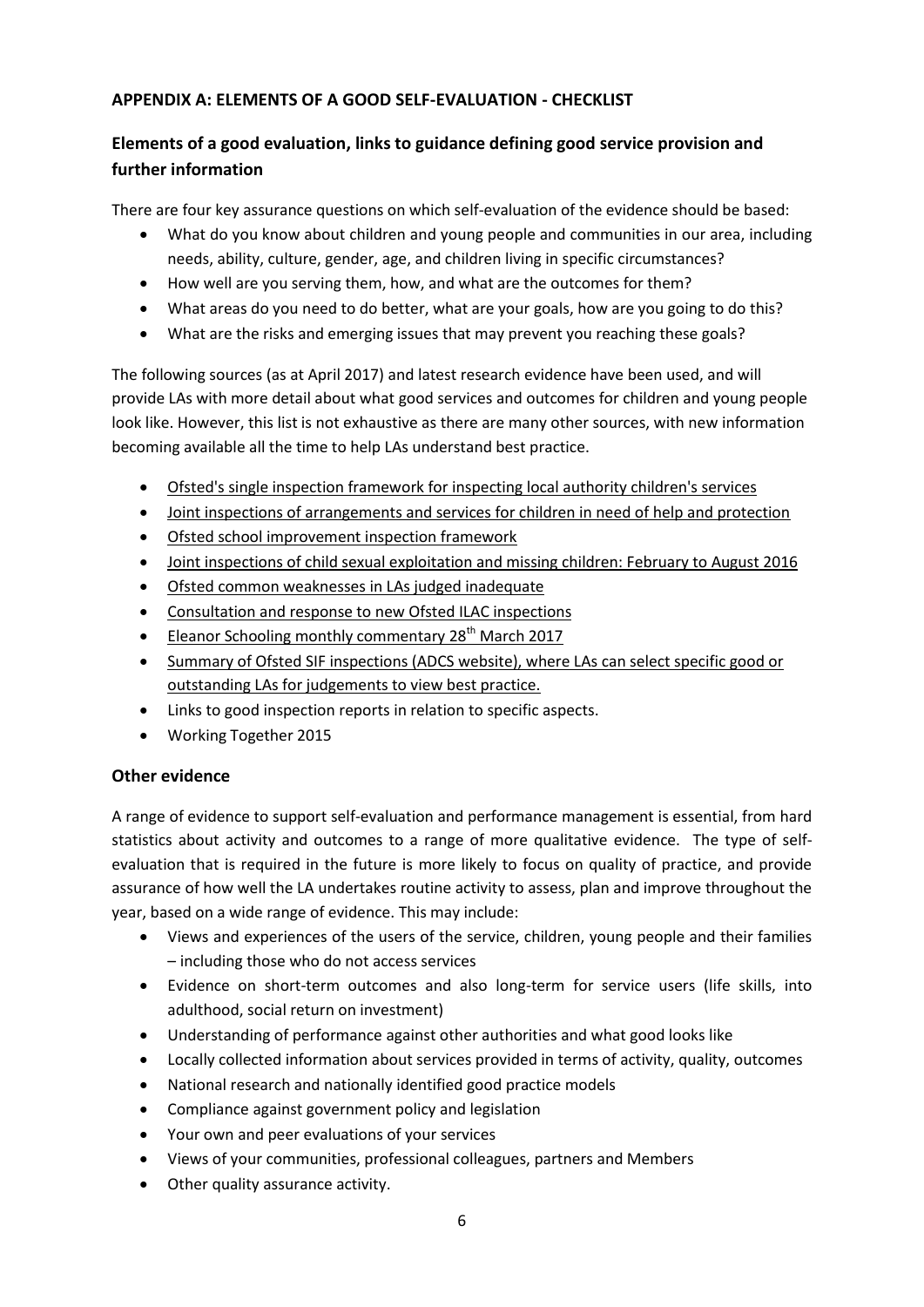## **Checklist**

|    | a) Context                                                     | Context: Demonstrate you know about the area, the needs of the communities, the rationale for what you are doing and<br>what impact that is having.                                                                                                         |  |
|----|----------------------------------------------------------------|-------------------------------------------------------------------------------------------------------------------------------------------------------------------------------------------------------------------------------------------------------------|--|
|    | b) Outcome<br>focused                                          | The 'so what' question - how has what you have done/are currently doing/are planning to do making a difference? Be<br>outcome focused, and evidence impact:                                                                                                 |  |
| C) | What difference<br>did you make                                | Focus on 'what difference did you make' and ensure that you are clear about what outcomes you expect for children,<br>young people and their families.                                                                                                      |  |
| d) | Where outcome<br>do need to<br>improve                         | Where outcomes do need to improve, Clearly articulate what may have caused this, and what actions are in place to<br>improve.                                                                                                                               |  |
| e) | Evidence<br>equalities                                         | Evidence equalities, in that services are accessible for all children and their families, you know the performance of<br>vulnerable and other groups, and have strategies in place to narrow any gap in outcomes between these children and their<br>peers. |  |
| f  | Protecting<br>children at risk<br>of specific types<br>of harm | Evidence that you are protecting children at risk of specific types of harm, identifying and meeting needs at the earliest<br>opportunity and reducing need/demand.                                                                                         |  |
| g) | Concise                                                        | An effective self-evaluation needs to be concise. There needs to be sufficient evidence and analysis of the effectiveness of<br>current provision, for the reader to be able to draw conclusions and identify areas for challenge or success.               |  |
| h) | Golden thread                                                  | Ensure that the self-evaluation includes a golden thread and synergy to other plans and strategies and reflects on previous<br>self-evaluations.                                                                                                            |  |
| i) | Compliance to<br>government<br>policy and<br>legislation       | Reflect or make a statement about compliance to government policy and legislation. This may include information about<br>number and learning from serious case reviews, judicial reviews, child death panels and LADOs.                                     |  |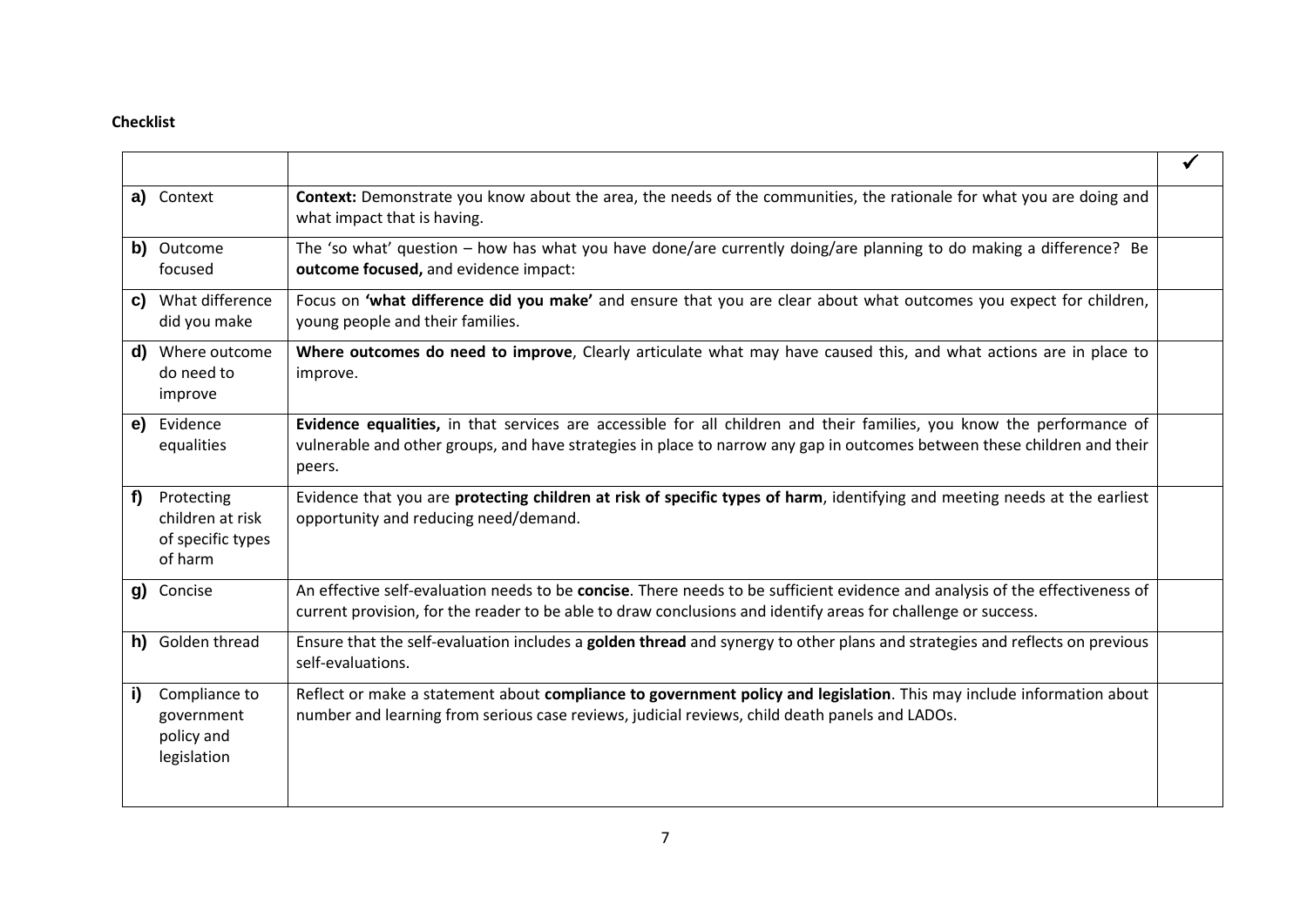| Use data wisely<br>D.                                           | Use data wisely – but do use it! Data needs to clearly support statements about need; services provided; and what<br>difference has been made. There needs to be evidence of appropriate analysis, getting beneath the top level data and<br>drilling down to client groups, timeframes and localities. |  |
|-----------------------------------------------------------------|---------------------------------------------------------------------------------------------------------------------------------------------------------------------------------------------------------------------------------------------------------------------------------------------------------|--|
| Celebrate<br>k).<br>successes                                   | Celebrate successes and include examples of where outcomes have been improved.                                                                                                                                                                                                                          |  |
| Lived experience<br>I)<br>of children                           | Ensure the lived experiences of children, their views, wishes and how they are being engaged in building their resilience<br>and life skills are present.                                                                                                                                               |  |
| m) Learning<br>organisation                                     | Evidence that you are a learning organisation and there is the right environment and organisational culture for practice to<br>flourish, that you learn from the experiences of your own services and others, have strong workforce development.                                                        |  |
| n)<br>Financial<br>information                                  | Financial information is a key part of self-evaluation and LAs may wish to include information about their current, historic<br>and projected budgets.                                                                                                                                                  |  |
| o) Workforce                                                    | Knowing whether your workforce is the right size; is appropriately skilled, supervised, supported and working<br>collaboratively to agreed objectives and outcomes.                                                                                                                                     |  |
| Systematically<br>p)<br>woven into<br>performance<br>management | Finally, ensure the self-evaluation, improvement planning, and monitoring cycle is systematically woven into performance<br>management in everyday practice.                                                                                                                                            |  |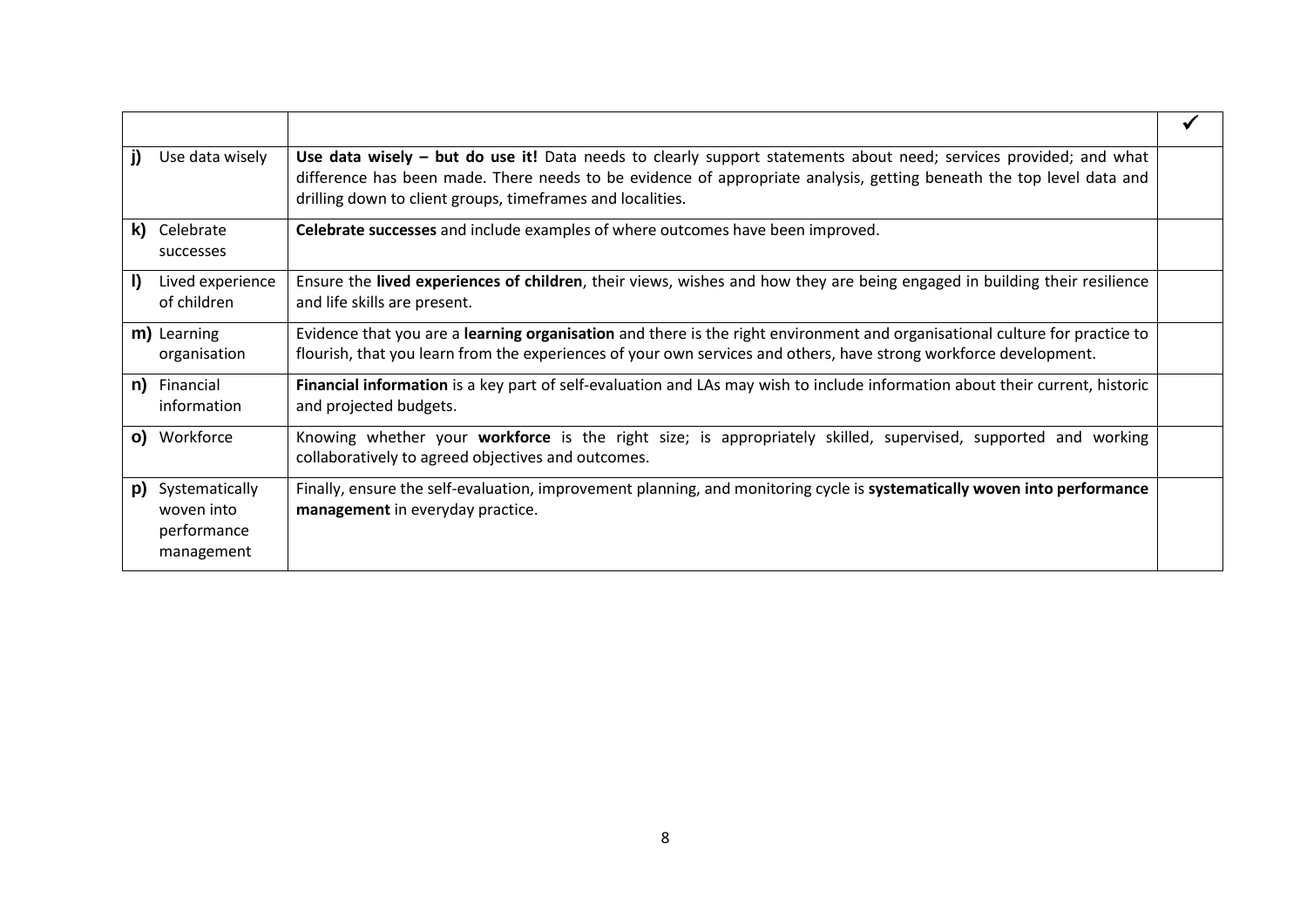# **Appendix B**

# **Y&H Self-Evaluation - the Evidence Base**

**Version 3 – 5 May 2017**

The table below provides a selection of herd (key) indicators together with other suggested evidence to support self-evaluation of the front door.

| Area |                                                                                                                                 | <b>Potential evidence and hypotheses</b>                                                                                                                                                                                                                                                                                                                                                                                                                                                                              |
|------|---------------------------------------------------------------------------------------------------------------------------------|-----------------------------------------------------------------------------------------------------------------------------------------------------------------------------------------------------------------------------------------------------------------------------------------------------------------------------------------------------------------------------------------------------------------------------------------------------------------------------------------------------------------------|
| 1    | <b>Activity data:</b><br>children and young<br>people supported<br>(number and rate per  <br>1,000 or 10,000 u18<br>population) | Number of contacts in the period<br>➤<br>Number of referrals in the period<br>➤<br>Compare breakdown of source of contacts / referrers<br>➤<br>> Analysis by age, presenting issue/need, ethnicity, outcome (e.g. NFA, initial assessment, information /advice given)<br>$\triangleright$ Audits – thresholds; themes<br>Review/evaluation of front door<br>➤                                                                                                                                                         |
|      |                                                                                                                                 | Looking at the detail of this data on a multi-agency basis and bringing their intelligence in, especially around schools, health,<br>police activity and early help, will assist all agencies in reaching a combined understanding of the child's journey into social care<br>and effectiveness of thresholds. This combined intelligence of 'the front door', to incorporate EHA and any prevalent issues,<br>should be able to indicate current and changing needs (or unmet needs) in the local area.              |
|      |                                                                                                                                 | Number of children in need at point in time<br>Number of children subject of CP plans at point in time<br>Number of children becoming looked after during the period<br>Number of children looked after at point in time<br>Analysis by age, primary need code/category of abuse, presenting issue, , ethnicity, geographical location, length of time<br>open case.                                                                                                                                                  |
|      |                                                                                                                                 | There is significant guidance, research and evidence about these specific cohorts of children and young people, and what any<br>changes in number may mean. Numbers may change because of an increase in the number of children in the local area<br>(therefore population data and forecasts are also important to consider); effective universal and early help services (although a<br>rise in numbers could indicate identification of previously unmet need); changes to legislation (e.g. Southwark Judgement); |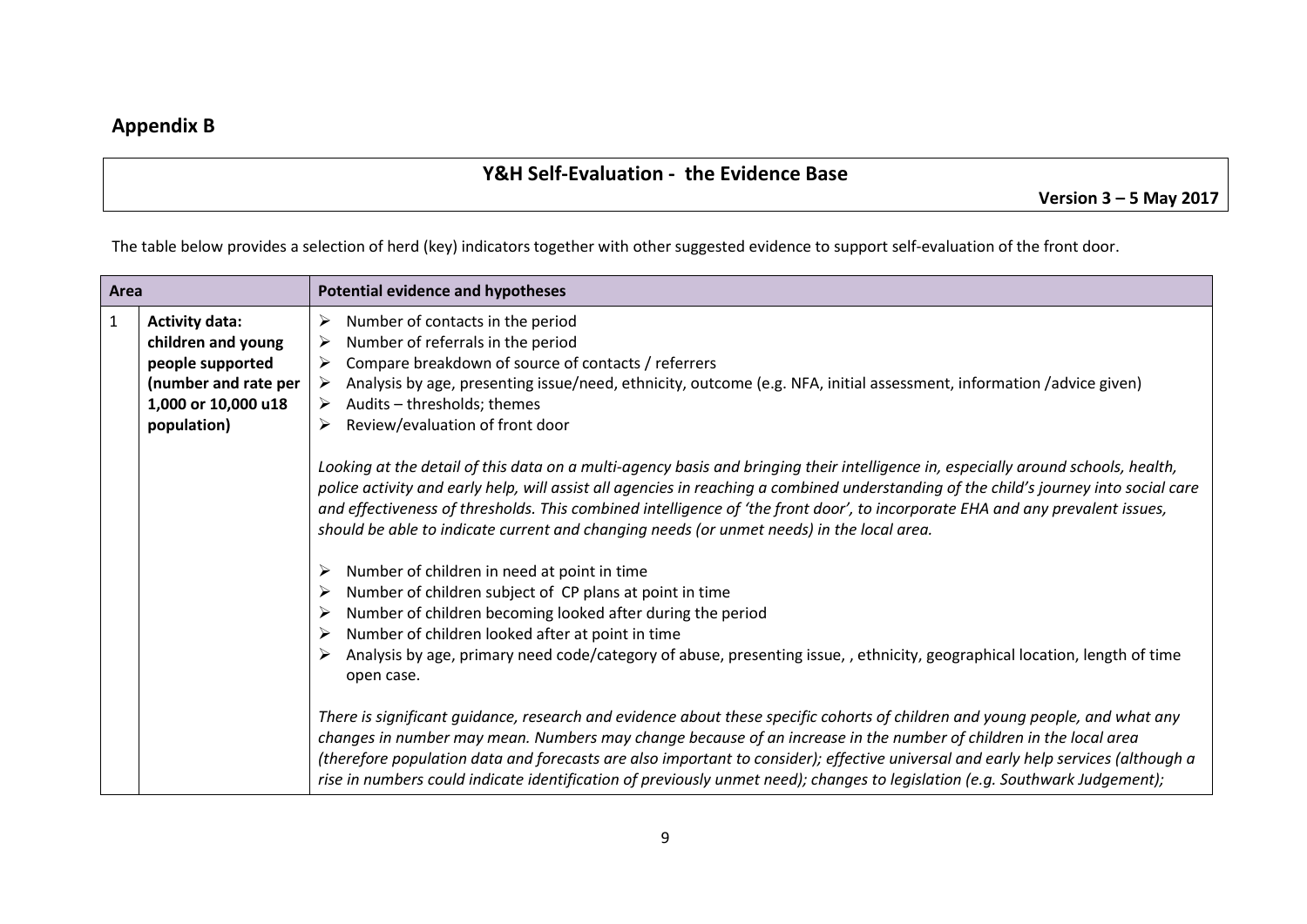| Area           |                                                                                                                   | <b>Potential evidence and hypotheses</b>                                                                                                                                                                                                                                                                                                                                                                                                                                                                                                                                                                                                                                                                                                                                                                                                                                                                                                                                                                                                                                                                                                                                                                                                                                                                                                                                                                                                                                                                                                                                                                                                                                                                                                                                                                                                                                  |
|----------------|-------------------------------------------------------------------------------------------------------------------|---------------------------------------------------------------------------------------------------------------------------------------------------------------------------------------------------------------------------------------------------------------------------------------------------------------------------------------------------------------------------------------------------------------------------------------------------------------------------------------------------------------------------------------------------------------------------------------------------------------------------------------------------------------------------------------------------------------------------------------------------------------------------------------------------------------------------------------------------------------------------------------------------------------------------------------------------------------------------------------------------------------------------------------------------------------------------------------------------------------------------------------------------------------------------------------------------------------------------------------------------------------------------------------------------------------------------------------------------------------------------------------------------------------------------------------------------------------------------------------------------------------------------------------------------------------------------------------------------------------------------------------------------------------------------------------------------------------------------------------------------------------------------------------------------------------------------------------------------------------------------|
|                |                                                                                                                   | policy and process changes within the LA and partner agencies, staffing, availability of resources, external factors such as Court<br>delay or availability of adoptors/carers.                                                                                                                                                                                                                                                                                                                                                                                                                                                                                                                                                                                                                                                                                                                                                                                                                                                                                                                                                                                                                                                                                                                                                                                                                                                                                                                                                                                                                                                                                                                                                                                                                                                                                           |
| $\overline{2}$ | <b>Identification and</b><br>meeting needs                                                                        | Number of reported domestic abuse incidents before partnership escalation<br>➤<br>Something around performance of MARAC<br>➤<br>Themed audits testing child's experience and our response at different levels of need: e.g. early help / contact / referral /<br>children in need/CP - e.g. neglect, CSE, disability.<br>Tests do people enter at the right places, and are presenting needs dealt with appropriately at the earliest stage?                                                                                                                                                                                                                                                                                                                                                                                                                                                                                                                                                                                                                                                                                                                                                                                                                                                                                                                                                                                                                                                                                                                                                                                                                                                                                                                                                                                                                              |
| 2.1            | <b>QUALITY AND</b><br><b>EFFECTIVENESS OF</b><br><b>SOCIAL CARE</b><br><b>PRACTICE: Contacts</b><br>and Referrals | % of contacts and referrals which are repeat<br>➤<br>% of referrals leading to the provision of a social care service (i.e. the child becoming a child in need)<br>➤<br>% of contacts and referrals which are NFA and by referring agency<br>➤<br>Analysis of repeat contacts and referrals to see if there is a common age/referrer/reason for referral, which may include<br>➤<br>those where 'the toxic trio (parental mental health, substance abuse and domestic violence) are present.<br>A high proportion of repeat referrals may indicate that the previously provided services or interventions were not sufficient to<br>address the need, or that cases have been closed too soon / before the effectiveness of the help provided had been properly<br>assessed. However, if possible it is helpful to be able to classify repeat referrals into broad categories which will help to<br>distinguish those which have occurred because of a change of circumstance rather than any deficiency in the previous<br>intervention. If it's not possible to do this through recording systems, sample audits could be used.<br>High proportions of NFA referrals from specific agencies may also be an indicator of poor understanding of thresholds. Similarly<br>large variations in numbers of referrals and / or their outcomes when analysed by team may demonstrate a lack of internal<br>consistency in handling referrals.<br>It is also important when analysing re-referrals to understand the story behind changes in overall numbers of referrals e.g. are<br>falling numbers a result of higher thresholds being applied, of demographic changes, or of increased provision of preventative<br>services or early help? If re-referrals represent persistent cases against a backdrop of reducing referrals overall, their proportion<br>will increase. |
| 2.2            | <b>Quality and</b><br>effectiveness of                                                                            | Distribution of working days taken from referral to assessment completion<br>➤<br>Assessments which are open and have been open for longer than accepted timescale<br>➤                                                                                                                                                                                                                                                                                                                                                                                                                                                                                                                                                                                                                                                                                                                                                                                                                                                                                                                                                                                                                                                                                                                                                                                                                                                                                                                                                                                                                                                                                                                                                                                                                                                                                                   |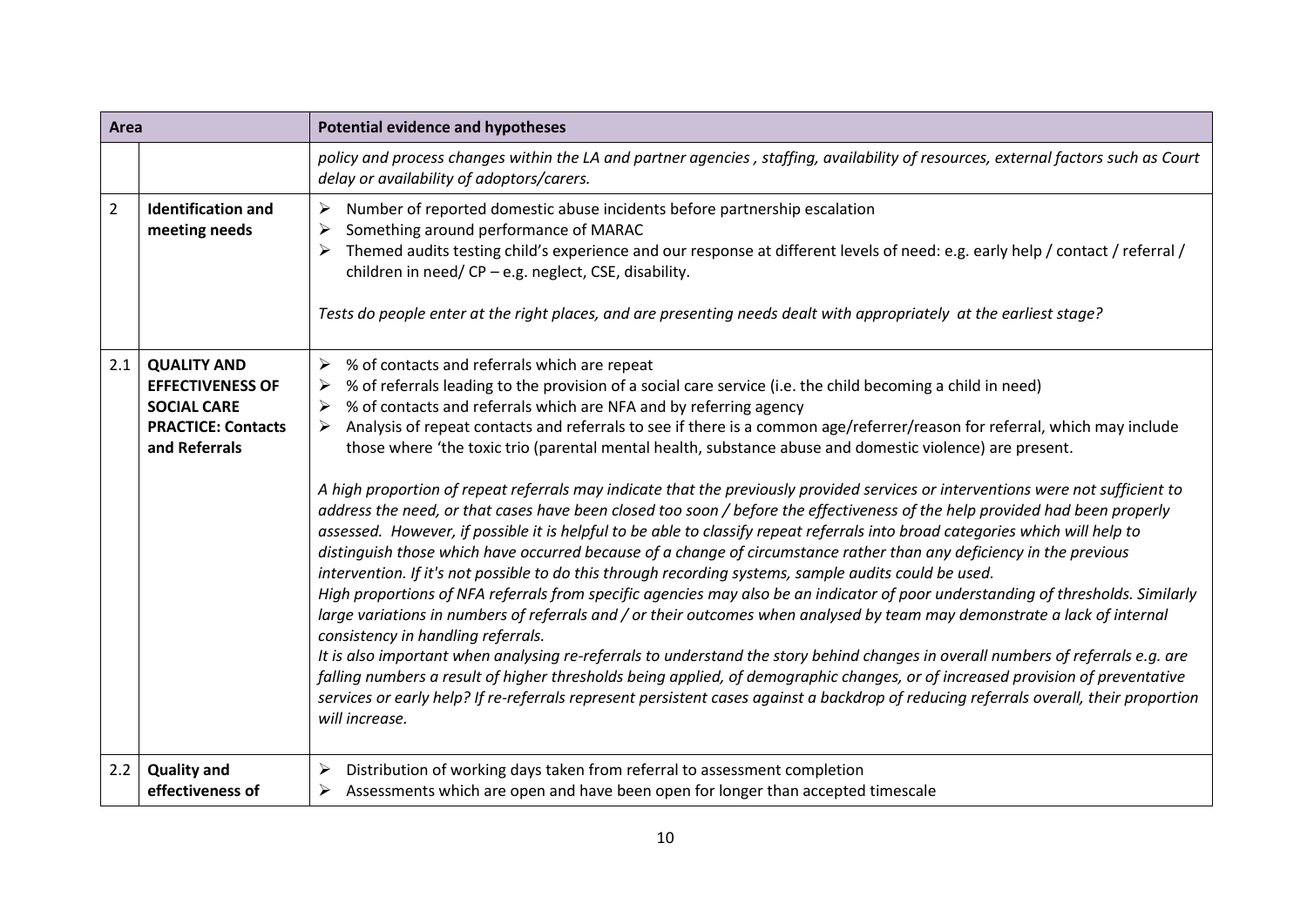| Area |                                                                       | <b>Potential evidence and hypotheses</b>                                                                                                                                                                                                                                                                                                                                                                                                                                                                                                                                                                                                                                                                                                                                                                                                                                                                                                                                 |
|------|-----------------------------------------------------------------------|--------------------------------------------------------------------------------------------------------------------------------------------------------------------------------------------------------------------------------------------------------------------------------------------------------------------------------------------------------------------------------------------------------------------------------------------------------------------------------------------------------------------------------------------------------------------------------------------------------------------------------------------------------------------------------------------------------------------------------------------------------------------------------------------------------------------------------------------------------------------------------------------------------------------------------------------------------------------------|
|      | social care practice:<br>Number & % of<br>assessments to<br>timescale | Of those assessments out of timescale, more detailed analysis of why out of timescale (specific worker, type, over bank<br>➤<br>holiday period, staffing at the time etc) to feed into the 'story behind the data'.<br>Outcome of assessment<br>$\blacktriangleright$<br>Audit<br>➤                                                                                                                                                                                                                                                                                                                                                                                                                                                                                                                                                                                                                                                                                      |
|      |                                                                       | It is important that councils should investigate and address concerns in a timely and efficient way, and that those in receipt of<br>an assessment have a clear idea of how quickly this should be completed. Successful meeting of the time-scales can also<br>indicate effective joint working where multiagency assessment is required.<br>It's also important that timeliness should not be pursued at the expense of quality and mechanisms such as audit should be used<br>to assure this. A matrix plotting quality against timeliness can be used to visualise this relationship with the ideal being<br>represented scores in the top right quadrant showing high levels of timeliness and quality (a template is being mocked up for<br>the region). The circumstances (if any) in which it has been agreed that assessments may take longer than the normal<br>timescales should be considered if setting targets for such measures, and when analysing data. |
| 2.3  | <b>Transfer to other</b><br>teams                                     | Distribution of working days from child protection strategy meeting to initial child protection conference measured by<br>➤<br>ICPCs within 15 working days of S47<br>Rate of conversion of s47 enquiries to ICPCs.<br>➤<br>% of ICPCs which result in a Child Protection Plan<br>Good performance would generally be indicated by a high proportion of timely ICPCs. Analysis of the distribution should identify<br>outliers and the story behind the data should identify the reasons for this. However the likely direction of travel for the expected<br>new Working Together focusses more on the appropriateness of timing to the child's needs, rather than prescribing set<br>timescales. So, as with assessment quality, it also necessary to be able to include a dimension to the data which covers whether<br>the timescales for each child were appropriate to their particular journey.                                                                   |
| 2.4  | <b>Quality of Practice:</b><br>General                                | Proportion of case file audits completed that should have been completed<br>➤<br>Proportion of cases requiring remedial actions/deemed unsatisfactory<br>➤<br>Proportion of supervision sessions held that should have been held<br>➤<br>Something about demonstrating effective decision making through case file audits - tracking children end to end through<br>the system<br>Learning from SCRs, reviews, reports from local ombudsman, complaints,                                                                                                                                                                                                                                                                                                                                                                                                                                                                                                                 |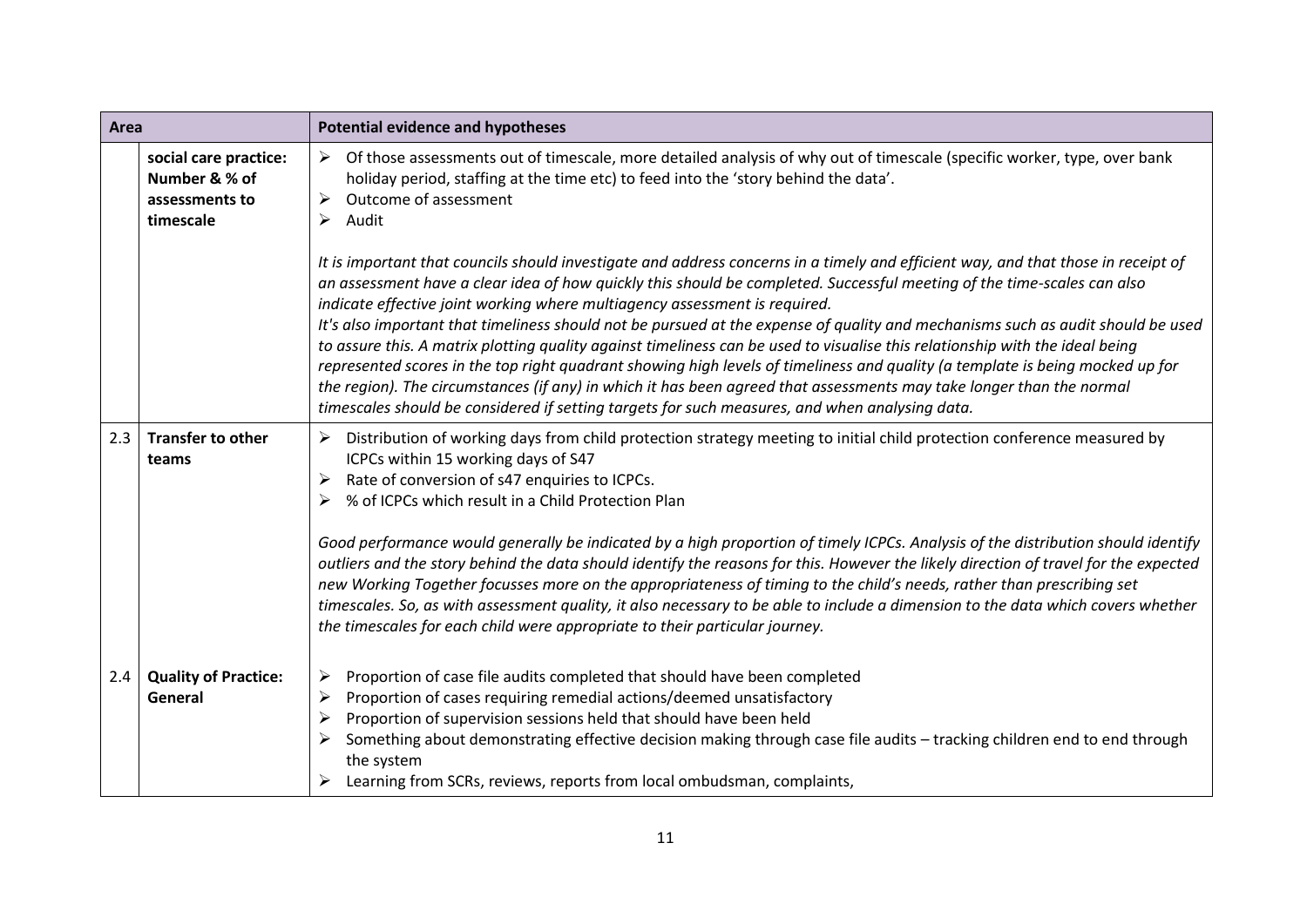| Area           |                                       | <b>Potential evidence and hypotheses</b>                                                                                                                                                                                                                                                                                                                                                                                                                                                                                                                                                                                                                                                                                                                                                                                                                                                                                                                                                                                                                                                                                                                                                                                                                                                                                                                                                                                                                                                                                                        |
|----------------|---------------------------------------|-------------------------------------------------------------------------------------------------------------------------------------------------------------------------------------------------------------------------------------------------------------------------------------------------------------------------------------------------------------------------------------------------------------------------------------------------------------------------------------------------------------------------------------------------------------------------------------------------------------------------------------------------------------------------------------------------------------------------------------------------------------------------------------------------------------------------------------------------------------------------------------------------------------------------------------------------------------------------------------------------------------------------------------------------------------------------------------------------------------------------------------------------------------------------------------------------------------------------------------------------------------------------------------------------------------------------------------------------------------------------------------------------------------------------------------------------------------------------------------------------------------------------------------------------|
|                |                                       | Use of case studies to paint a picture of the child's journey.<br>➤                                                                                                                                                                                                                                                                                                                                                                                                                                                                                                                                                                                                                                                                                                                                                                                                                                                                                                                                                                                                                                                                                                                                                                                                                                                                                                                                                                                                                                                                             |
| $\overline{3}$ | <b>Workforce and</b><br>resource data | % unfilled social worker posts (vacancies),<br>➤<br>% covered by agency staff<br>➤<br>Caseloads<br>➤<br>% unfilled team manager posts (vacancies) and % covered by agency staff<br>Analysis by team and length of time vacant. The story behind the data should include where this is appropriate, or posts<br>left vacant on purpose, and current recruitment in progress and any barriers being faced in recruitment.<br>The levels of qualification and experience within teams and / or services.<br>➤<br>Vacancy rate of Social Workers<br>Sickness absence of social workers<br>The proportion of unfilled posts [which are not vacant by design] should be low. In addition to vacancies, it is also important to<br>understand the skills and experience base of the workforce in post, and whether the potential difficulties posed by high vacancy<br>rates are compounded by high numbers of less experienced staff. Changes which result from restructures should also be taken<br>into account, where newly created posts may be vacant, or may be occupied by otherwise very experienced staff in new roles.<br>Other qualitative intelligence and factors which may have contributed to, or may assist in effective recruitment and retention<br>may also be analysed. E.g. essential car user allowance, In terms of knowing and analysing unfilled team manager posts,<br>services will function most effectively with permanent stable management. The percentage of agency staff/vacancies is a proxy<br>for measuring this. |